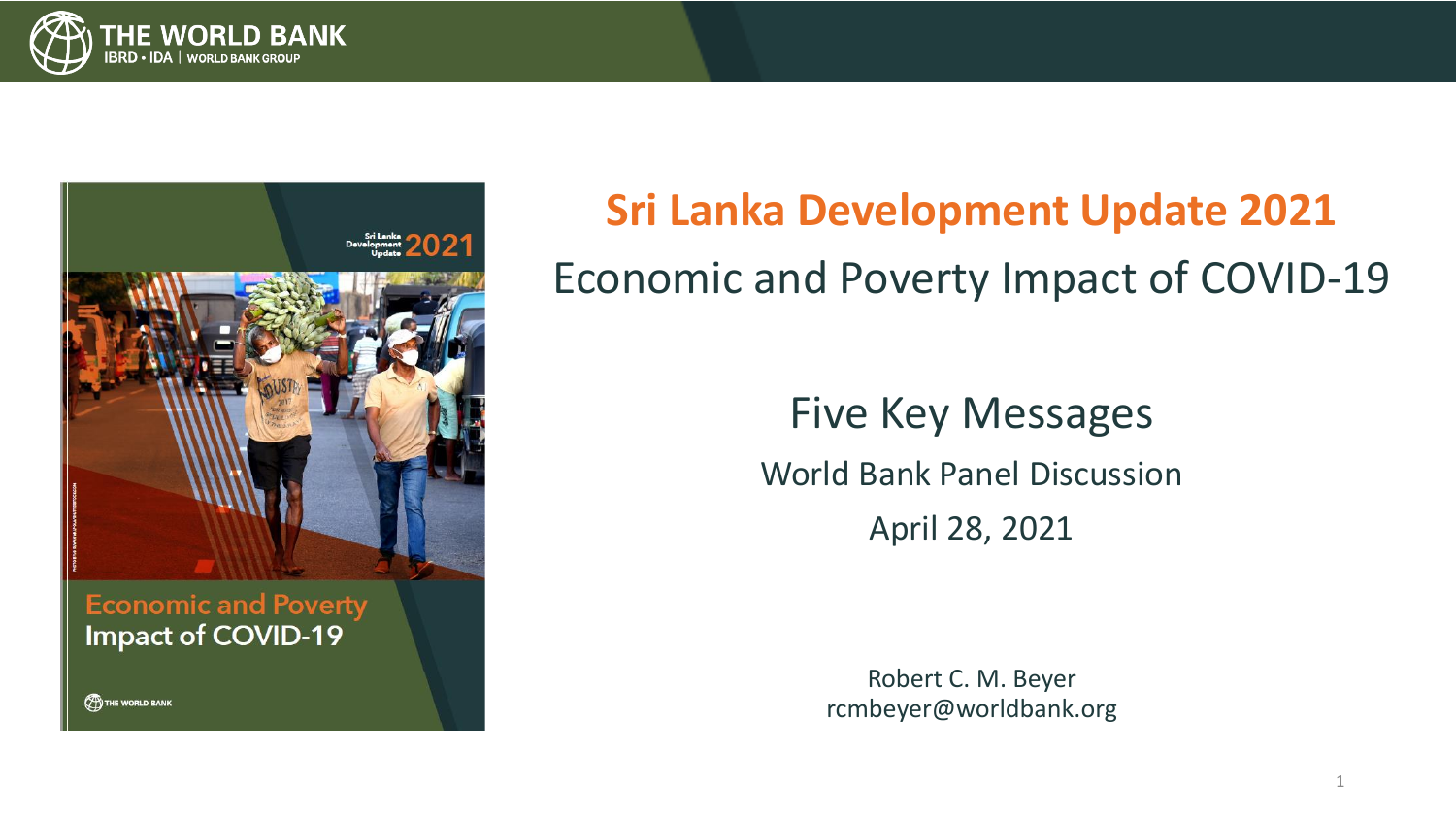- **1. Sri Lanka's economy has been hit hard by the COVID-19 pandemic, but the economic recovery has started.**
- **Sri Lanka's economy contracted by 3.6 percent in 2020**, due to COVID-19 containment measures enacted in the second quarter and collapsing global demand.
- **The economy began to recover** in the third quarter and the momentum continued in the fourth, despite a second wave of COVID-19 infections.
- **The government took proactive measures** to mitigate the impact of the pandemic and the Central Bank of Sri Lanka contributed significantly to the crisis response.
- **Financial inflows were insufficient to meet external liabilities in 2020**, even though the current account deficit narrowed.

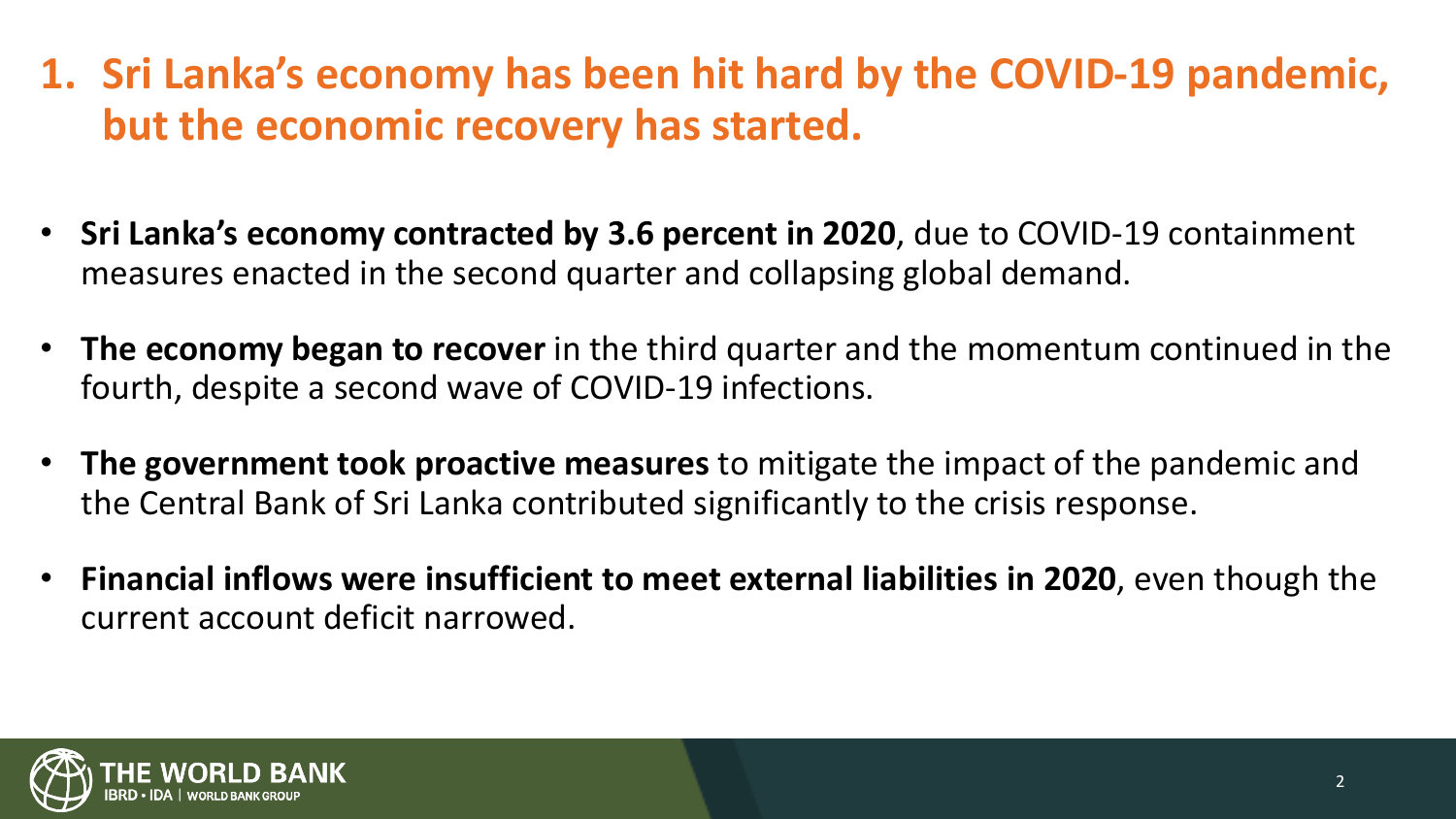## **2. The economic contraction and elevated fiscal deficit amid the pandemic increased concerns about debt sustainability.**



#### *Key fiscal balances Drivers of public and publicly guaranteed debt*



Source: Ministry of Finance and staff calculations.



Source: Central Bank of Sri Lanka and staff calculations.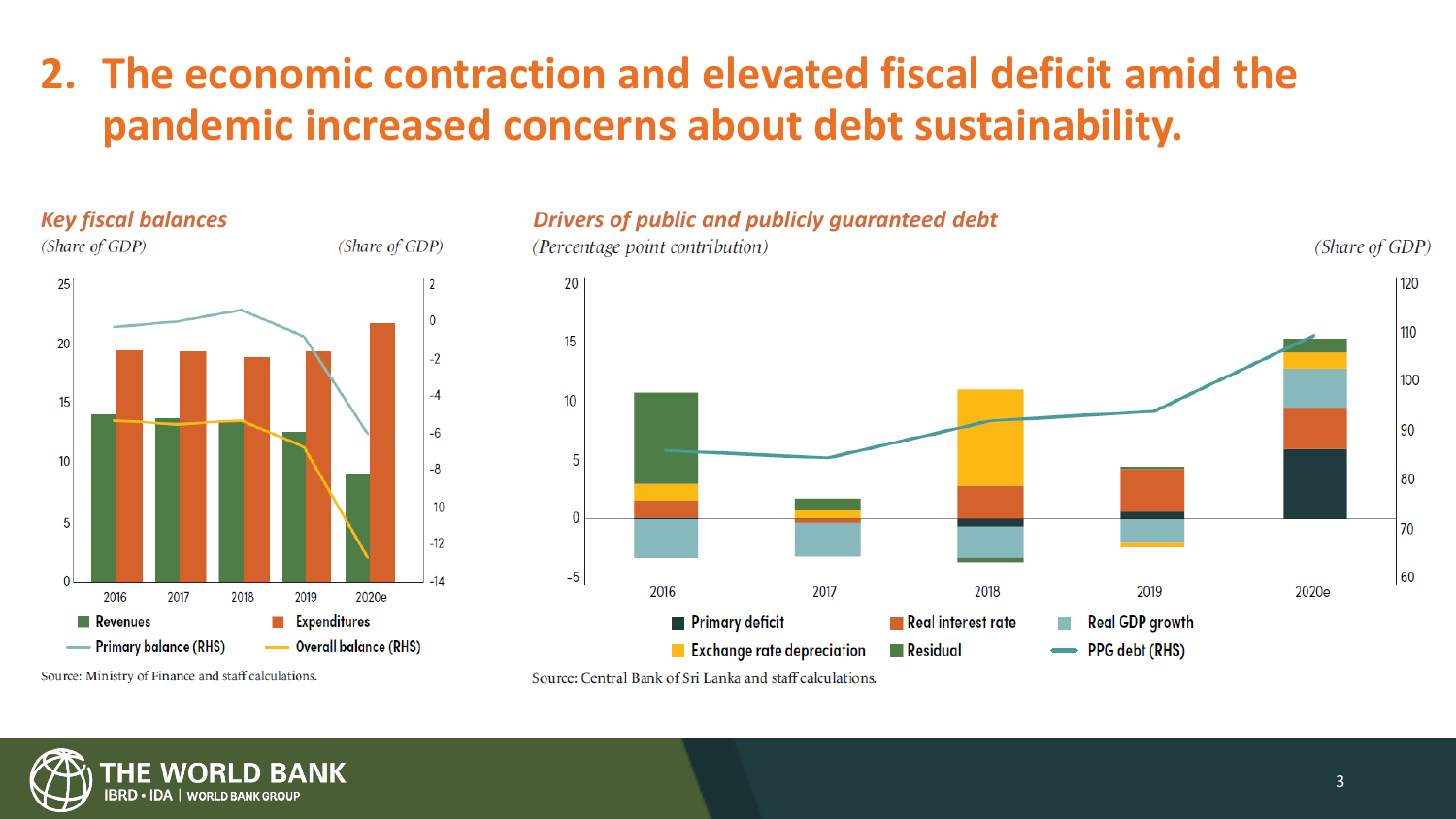## **3. Lost jobs and reduced earnings due to the economic contraction reversed past progress in poverty reduction.**





#### *Poverty impact of COVID-19*

#### (Percent)



Source: World Bank staff estimation using HIES 2016. Note: Income centile is based on per capita household income.

Source: World Bank staff estimation using HIES 2016.

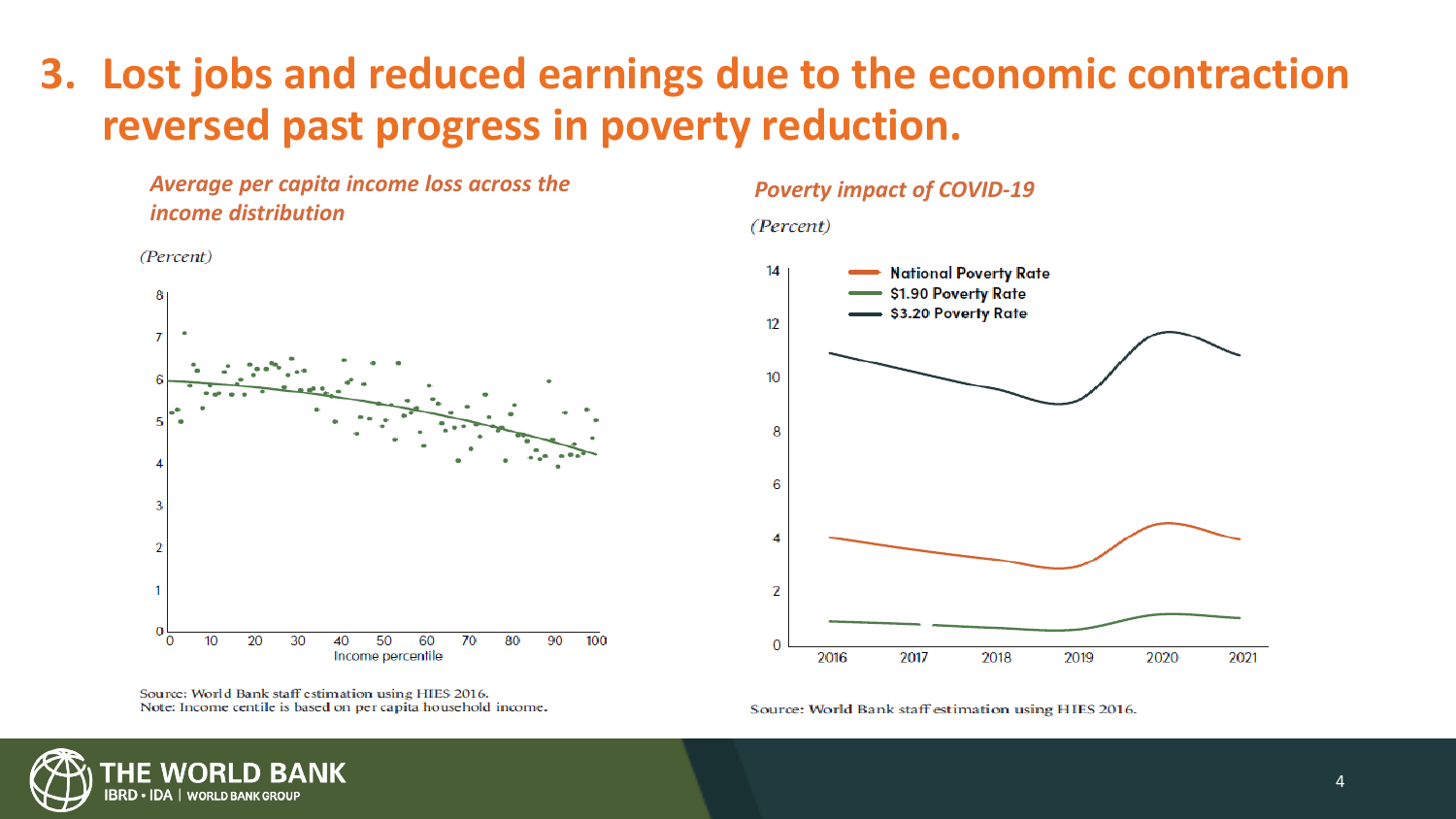## **4. Inequality in digital access can aggravate economic and spatial inequality.**

## **Correlation between income and internet use** *Teleworkable**occupations (Percent of workers)*





Earnings percentile<br>Note: Internet use refers to using the internet at least once in the past 12 months. Source: LFS 2018 and staff estimations.



Note: Work from Home (WFH) or tele-workable occupations are those jobs where the majority of daily tasks can be performed away from the workplace. This classification of occupations is based on Dingel and Neiman (2020).

Source: LFS 2018 and staff estimations.

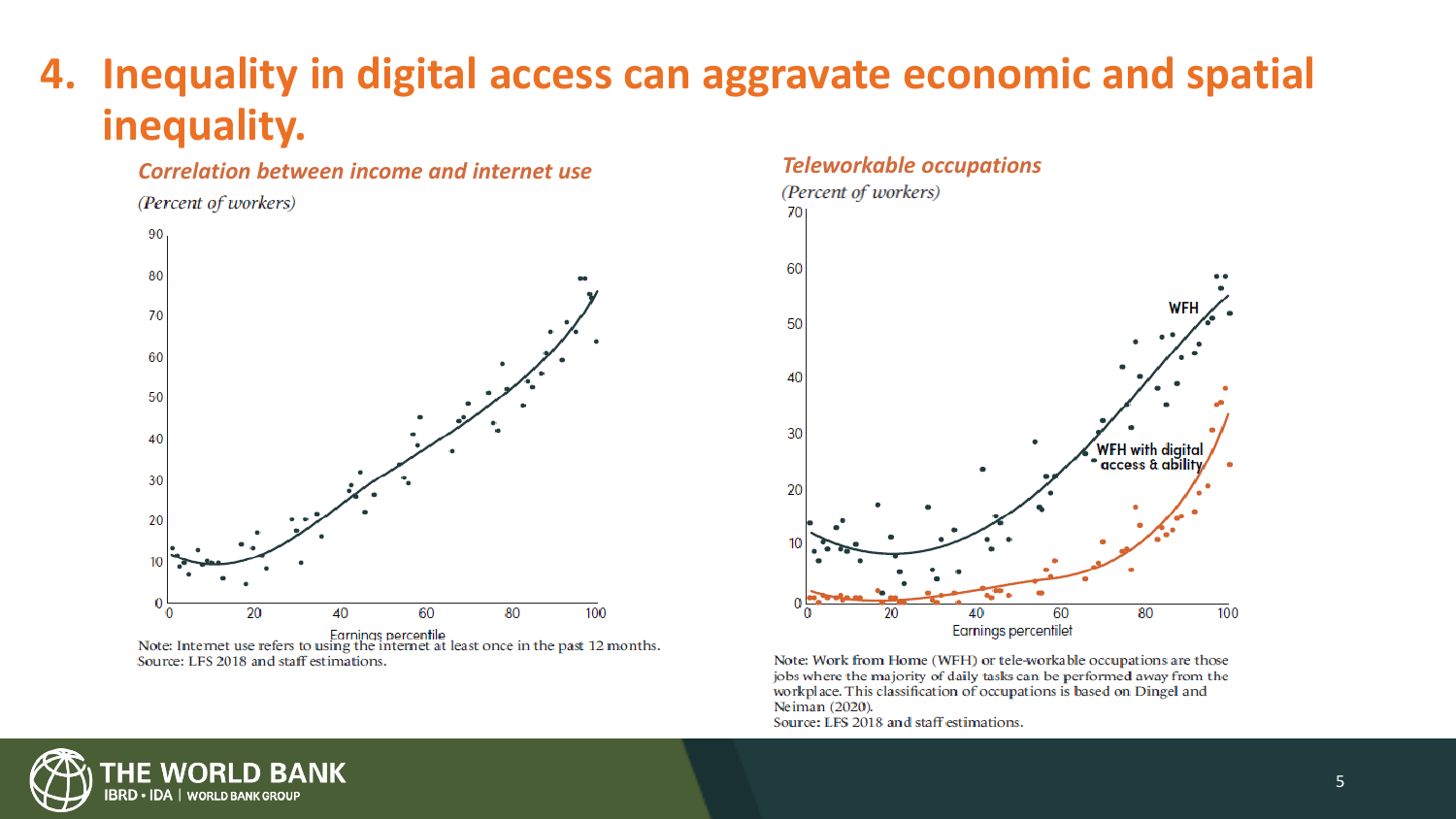## **5. The economic outlook is uncertain and depends both on domestic and international factors.**

- **Growth is expected to recover this year**, mainly reflecting a base effect and FDI inflows. Gradually normalizing tourism and already signed investments will support growth; the subdued global recovery will dampen export demand.
- **Growth prospects over the medium-term are clouded** by large uncertainty, trade restrictions, economic scarring from the slowdown, and the high debt burden.
- **The outlook subject to both upside and downside risks.** On the upside, the global economy may recover faster, and the global tourism rebound more quickly. Downward risks persist pertaining to debt and external sustainability given high debt and low external buffers.